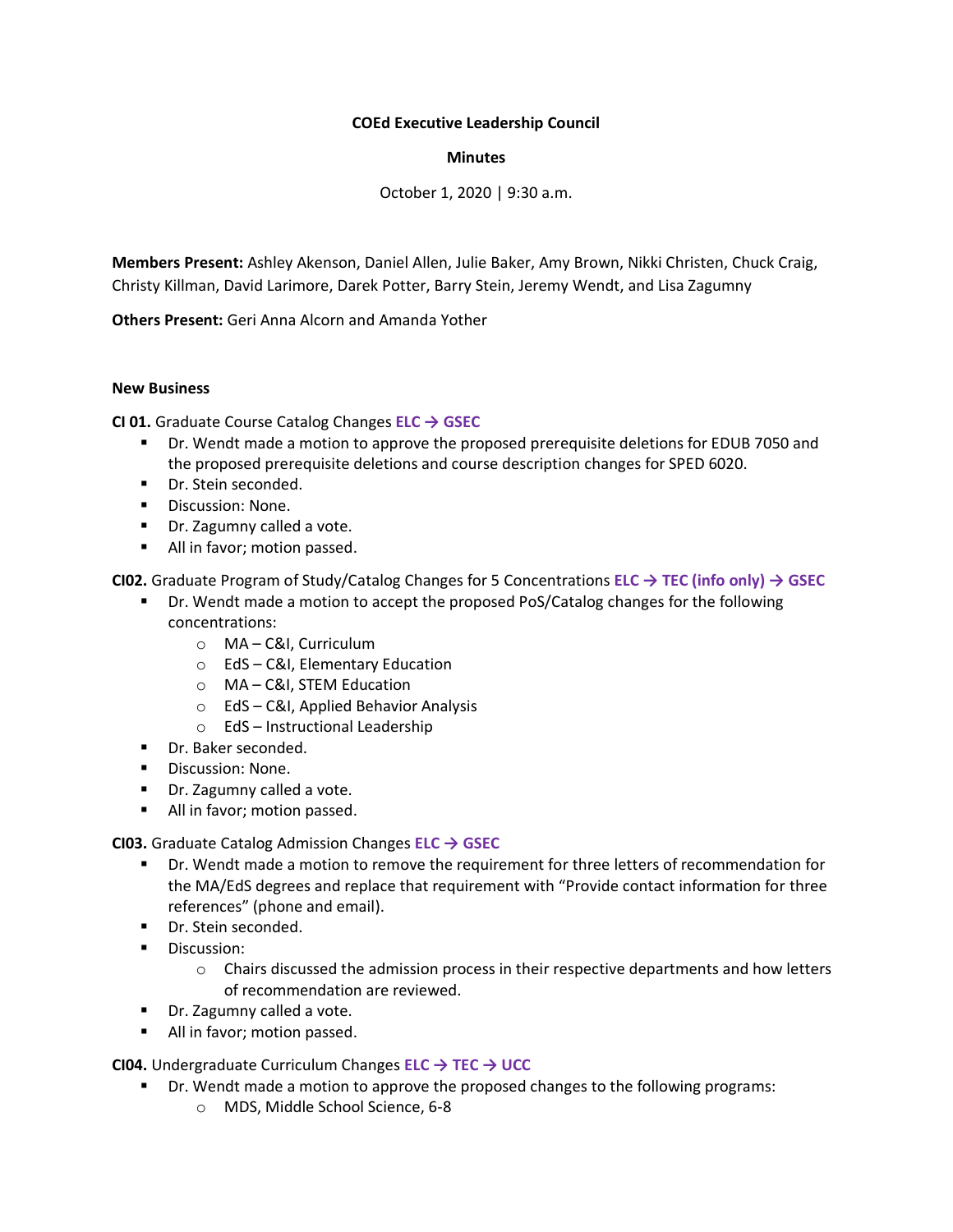- o SEED, Biology
- o SEED, Chemistry
- o SEED, Earth Science
- o SEED, Physics
- o MDS, Middle School English, 6-8
- o MDS, Middle School Math, 6-8
- o MDS, Middle School Social Studies, 6-8
- Dr. Killman seconded.
- Discussion:
	- o Dr. Wendt explained that PSY 2210 is frequently substituted.
	- o Mr. Craig pointed out that "ENGL 230" should be changed to "ENGL 2330."
- Dr. Zagumny called a vote.
- All in favor; motion passed.

# **CP01.** Remove EDPY EdS **ELC → GSEC**

- Dr. Stein made a motion to delete EdS concentration in Educational Psychology.
- Dr. Wendt seconded.
- Discussion: None.
- Dr. Zagumny called a vote.
- All in favor; motion passed.

# **Other Such Matters**

Senior Exit Exam

- Ms. Yother shared Senior Exit Exam updates.
- Updates and workflow chart are saved in SharePoint.
- The exam deadline for Fall 2020 is November 2.

# **Announcements**

C&P Survey

■ Counseling & Psychology surveyed students on what online teaching strategies are most engaging. Dr. Stein can share results with committee once available.

Tenure & Promotion Voting Process

- **■** Department chairs discussed possible solutions for tenure and promotion voting process.
- Dr. Wendt contacted other department chairs on campus to ask how they're handling voting.
- Dr. Killman plans to request a vote "the old fashion way" but with social distancing in place.
- **•** Dr. Russell (School of Nursing) is working on a platform to make this digital. Testing on new faculty for now.

Banner Clean Up

- **•** The Provost has appointed a task force to help streamline the various descriptions of course modalities.
- Working on definitions for Online, Tech Flex, Tech Direct, etc. (i.e. Is an "online" course synchronous or asynchronous, etc.).